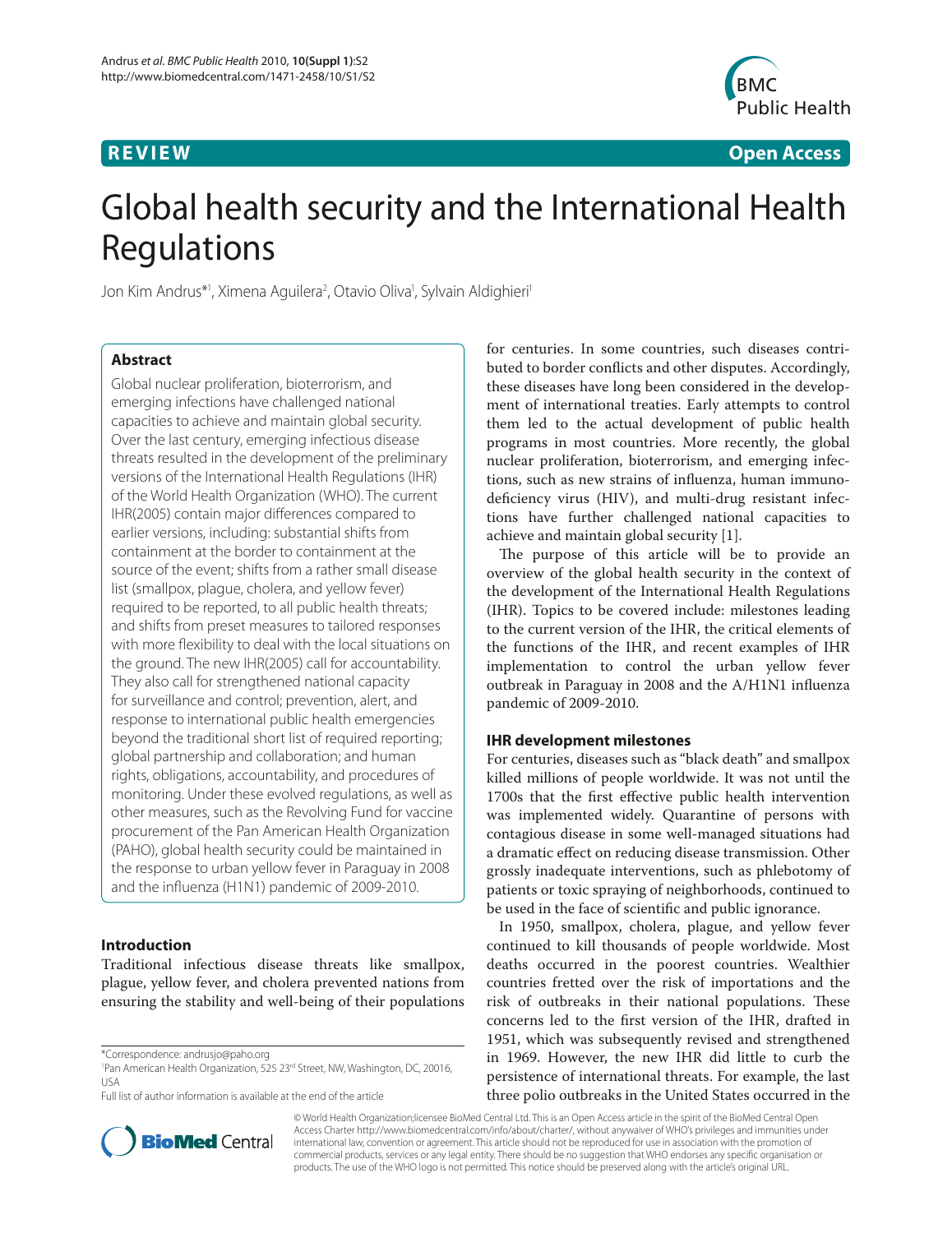1970s, ultimately as a result of importations of wild poliovirus from the Indian sub-continent. By the next decade, the acquired immunodeficiency syndrome (AIDS) pandemic had emerged to impose enormous challenges to global health security.

By 1990, in countries of Latin America and the Caribbean the polio eradication initiative was well underway to achieve the eradication target [2]. However, the program was severely threatened by the emergence of a cholera epidemic in Peru in early 1991. The epidemic spread rapidly and affected virtually every country in the Western Hemisphere. Interestingly, the island of Hispaniola was not affected. To control the epidemic, countries such as Colombia used polio vaccination campaigns that included messages on safe water, hygiene, and sanitation, in order to prevent the spread of cholera. The opportunity to interrupt cholera transmission was more fortuitously linked to the existing polio eradication program than to any planned procedures or intended influence of the IHR.

In 1994, Surat, India, was reported to have plague by the Ministry of Health of India [3]. A global alarm was sounded largely through the reporting done by the press. Despite debates about definitive occurrence of laboratory confirmed cases in the initial phases of the outbreak and the appropriateness of certain interventions, airports were closed; travel was disrupted both nationally and globally; embassies were closed; and some embassies even sent their staff home to their respective countries. All this happened with a tremendous economic cost to the peoples and Government of India. Clearly, the IHR had little effect on preventing the rather rash actions taken.

The next year Ebola erupted in Kitwit, Africa [4]. The WHO spearheaded its first global and coordinated response to such an emerging threat. Recognizing the inadequacies of the Surat experience, in May 1995 the WHO declared that the 1969 version of the IHR was obsolete and requested its revision. By the late 1990s, a new meningococcal bacteria strain (w135) emerged in West Africa. Building on the lessons learned from the first Ebola response, the WHO organized the Global Outbreak Alert and Response Network (GOARN). This global mechanism was immediately challenged to address major outbreaks like the re-emergence of the Ebola and Marburg virus threats in Africa at the beginning of the 2000-2010 decade. Because most developing countries had little capacity to respond to threats nationally, the WHO at that time also established the National Epidemic Preparedness and Response team in their headquarters.

In 2003, the world was shocked again with the first global pandemic of severe acute respiratory syndrome (SARS) [5]. The case-fatality ratio of SARS approached 10%, and 20% of the cases were among health care workers. Although difficult to quantify, the WHO estimated that the global cost of this pandemic probably ranged from USD 30-50 billion. Concerns over national capacity and the accountability of nations to report global threats led to the 2005 version of the IHR, known as IHR(2005), that is currently in use today.

# **Critical elements and functions of the IHR(2005)**

The purpose of  $IHR(2005)$  is "to prevent, to protect against, control, and provide a public health response to the international spread of disease in ways that are commensurate with and restricted to public health risks, and which avoid unnecessary interference with international traffic and trade" (Article 2) [6]. As such, major differences between the current version and previous versions include the following:

- Shift from containment at the border to containment at the source of the event;
- Shift from a rather small disease list (smallpox, plague, cholera, and yellow fever) required to be reported, to all public health risks, including chemical and radio nuclear threats; and
- Shift from preset measures to tailored responses with more flexibility to deal with the local situations on the ground and the advice of the emergency committee.

The new IHR(2005) call for accountability. Accountability in reporting critical events is inextricably linked to the national or local capacity to identify the etiology. Confusion over the diagnosis will delay reporting that will ultimately affect global health security, no matter how responsible and committed a particular nation is. Therefore, the IHR(2005) also call for strengthened national capacity for surveillance and control; prevention, alert, and response to international public health emergencies beyond the traditional short list of required reporting; global partnership and collaboration; and rights, obligations, accountability, and procedures of monitoring [6].

The new  $IHR(2005)$  include a broad scope of work. Case definitions of diseases, public health emergency of international concern (PHEIC), and public health risks are intended to be more unambiguous with analytic tools to evaluate every potential public health risk of international concern. Additionally, biological, chemical, and radio nuclear etiologies are included and implicit. Collaboration with other mandated organizations is absolutely essential. At the country level, the IHR(2005) are supported by the designation of national IHR focal points. Each focal point is mandated to promote efficient and accurate communications in emergencies; coordinate with existing mechanisms such as the WHO Country Representative, International Food Safety Authorities Network (INFOSAN), and Chem Alert; and prioritize national engagement and ownership. A key priority is to strengthen national capacity for surveillance and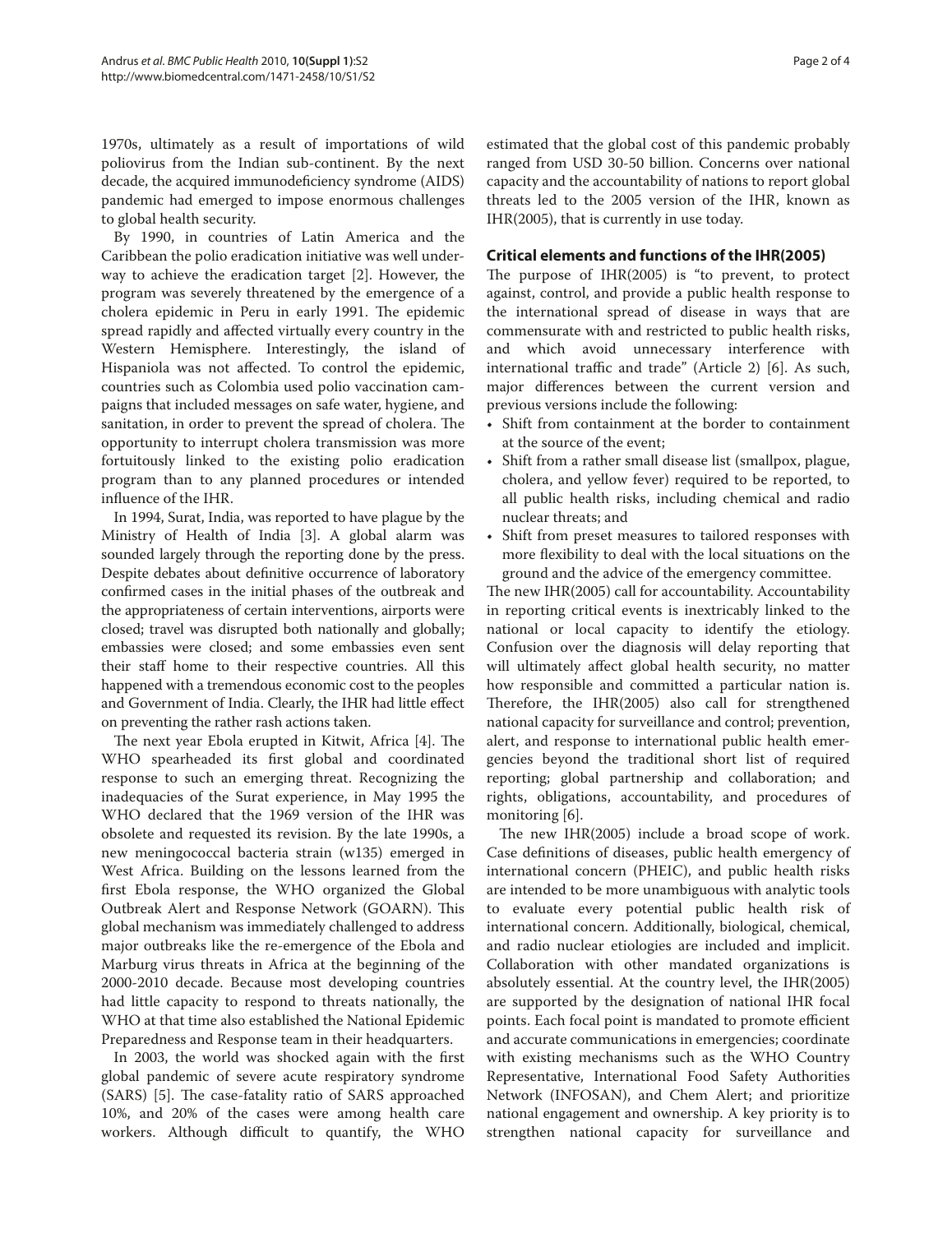response. What happens in countries is considered most important and a key element of the WHO strategy for global health security [6].

Mechanisms for advice and oversight of national capacity development are:

- National roster of experts that can be called upon immediately to deal with any crisis as it occurs;
- Emergency committees to manage the response;
- Review committees to monitor progress and define lessons learned from the way each event was managed so that corrective action can be taken for future events; and
- Global support through policy development at the World Health Assembly (WHA) and regional committees of the WHO.

# **Examples of recent challenges to the IHR(2005) Yellow fever**

For the first time in more than 45 years in the Western Hemisphere, Paraguay reported an urban yellow fever outbreak in the peri-urban area its national capital, Asuncion, in 2008 [7]. Ten people died a few short weeks later. Annually, neighboring Brazil reports episodic jungle yellow fever, which is different from the urban pattern. Jungle yellow fever occurs in tropical rainforest areas where wild mosquitoes, *Haemagogus*, can infect monkeys with yellow fever virus. Monkeys serve as the reservoir for other wild *Haemagogus* mosquitoes to become infected with the virus. Infected mosquitoes can transmit the yellow fever virus to humans who enter the rainforest. Human victims of jungle yellow fever infection are typically young males who work or hunt in the rainforest. Urban yellow fever occurs when domestic mosquitoes, *Aedes aegypti,* transmit the virus to humans [8]. Urban transmission is not dependent upon the monkey reservoir, so outbreaks can be explosive and cause substantial mortality quickly. In cases of urban transmission, the case-fatality ratio approaches 40% [9].

In response to the urban yellow fever outbreak in Paraguay, the IHR(2005) were activated. Once notified, the WHO in Geneva, the WHO Regional Office for the Americas (known as the Pan American Health Organization, or PAHO), and the Paraguayan Ministry of Health initiated emergency discussions to mobilize yellow fever vaccine from the global stockpile. In addition, PAHO deployed a team to provide technical cooperation to enhance surveillance, outbreak investigation, vector control, risk communication, and logistic operations. PAHO also helped mobilize laboratory expertise and critical reagents to conduct the investigative testing. Rapid coordination with the Ministry of Health was essential to the response.

The global response to the urban yellow fever outbreak in Paraguay resulted in the rapid mobilization of yellow

fever vaccines. The PAHO Revolving Fund, created for the purchase and management of the supply of vaccines, played a critical role in mobilizing the vaccine from nations around the southern hemisphere. The global stockpile of yellow fever vaccine had insufficient number of vaccine doses to respond effectively to the crisis in Paraguay. As a result, efforts of PAHO, in coordination with other PAHO Member States, led to vaccines being mobilized from national stockpiles of neighboring countries in the region for use in Paraguay. Paraguay was able to implement a timely and rapid vaccination response. Before the arrival of vaccines, civil disturbance was mounting in the face of public panic. These regional and global efforts prevented many more deaths, as well as the potentially disastrous consequences of uncontrolled civil disturbance. The political and technical collaboration led to improved global health because the outbreak was stopped, and also served to enhance political relations in the region. There were other global health consequences. Had the outbreak continued, Africa would have faced a serious threat due to insufficient global vaccine supply to respond to potential outbreaks. The  $IHR(2005)$ mechanism put the world on alert and contributed to the resulting successful global response, but other national and regional capacities, such as the PAHO Revolving Fund, contributed substantially as well [7,10].

# **A/H1N1 infl uenza**

On April 18, 2009, the national IHR focal point of the United States notified the WHO through the IHR(2005) mechanism of the detection of a new strain of A/H1N1 influenza virus in two boys, one of whom had a travel history to Mexico [11]. Soon after, this alert led to the detection of the same virus in Mexico, where an outbreak of severe respiratory illness had been evolving for some weeks. The first IHR(2005) Emergency Committee meeting was convened on April 25, a Saturday. As a result, the WHO declared a public health emergency of international concern. On June 11, the Director General of the WHO, Dr. Margaret Chan, declared influenza pandemic phase 6. By August 2010, over a year later, she announced that the pandemic had subsided.

During its course, the A/H1N1 influenza pandemic killed over 18,000 people and infected thousands of people across the globe in virtually every country on the planet. The global alert and response to this pandemic has been described above. The WHO, partners, and countries around the world activated their emergency operations centers, initiating disease detection, reporting, and extensive investigations. Laboratory reagents and supplies, technical experts, antiviral medications, and other protective equipment were deployed to countries in need. In the first month of the PHEIC declaration, PAHO supported the installation of the pandemic H1N1